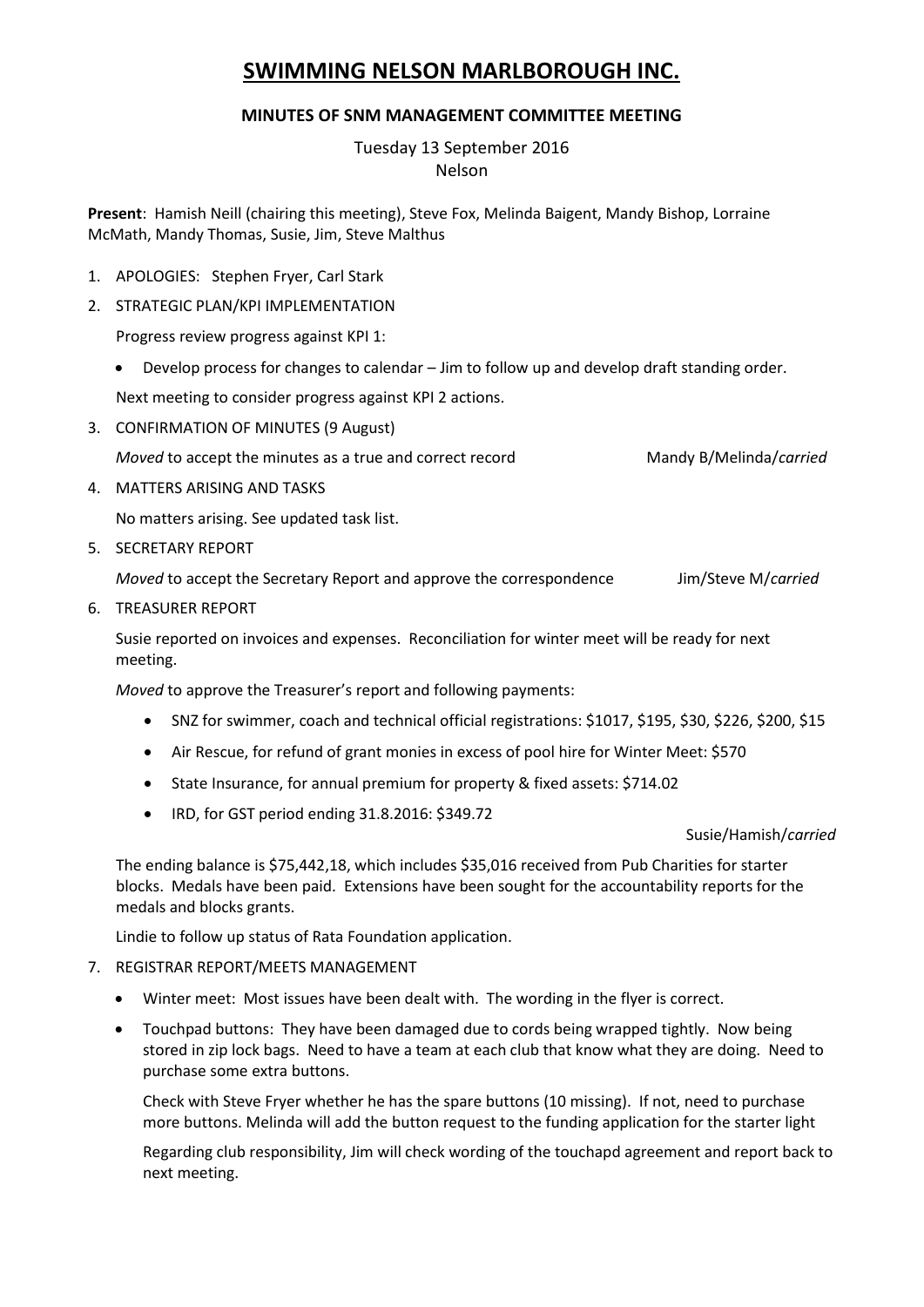- Club meeting re calendar (17 Sept): Only minor changes have been requested. Various alterations dicussed to be presented to the meeting.
- Decathlon: Agreed to change the flier to say that there will be first, second and third place medals in each age group category (boy and girl). Use existing medals (we have enough) and get new lanyards (Melinda to follow up). One trophy for overall winner.

*Moved* to approve the amended decathlon flier and host the meet in an 8 lane pool, ideally Nayland, and appoint Hamish Neill as Meet Director **Jim/Steve Malthus /***carried* 

Criteria for Best Country Club Swimmer:

*Moved* to ask the Registrar to consult with country clubs regarding the critieria

Jim/Hamish/*carried*

*Moved* to approve the Registrar's report and the following SNM records (excluding Sophie Walker in the 50 free listed in the Registrar's report):

| 800 Free         | SC        | 10 & U | F | 14:03.55 | <b>Kimberley Fox</b>  | <b>TASNM</b> |
|------------------|-----------|--------|---|----------|-----------------------|--------------|
| 800 Free         | SC        | 11     | F | 10:55.08 | <b>Skye Humphries</b> | <b>NLSNM</b> |
| <b>1500 Free</b> | SC        | 12     | F | 18:46.82 | <b>Piper Riley</b>    | <b>TASNM</b> |
| 50 Back          | SC        | 12     | F | 34.79    | Ilaria Old            | <b>TASNM</b> |
| 100 Back         | SC        | 12     | F | 1:14.72  | Ilaria Old            | <b>TASNM</b> |
| 200 Back         | <b>SC</b> | 12     | F | 2:39.13  | Ilaria Old            | <b>TASNM</b> |
| 800 Free         | SC        | 13     | F | 9:43.38  | <b>Bree Anderson</b>  | <b>TASNM</b> |
| 400 IM           | SC        | 13     | F | 5:21.03  | <b>Bree Anderson</b>  | <b>TASNM</b> |
| 50 Breast        | SC        | 18     | F | 33.73    | Caitlin Delany        | <b>TASNM</b> |
| 100 Breast       | SC        | 18     | F | 1:10.77  | Caitlin Delany        | <b>TASNM</b> |
| 200 Breast       | <b>SC</b> | 18     | F | 2:36.03  | Caitlin Delany        | <b>TASNM</b> |
| 400 IM           | SC        | 18     | F | 5:10.82  | Caitlin Delany        | <b>TASNM</b> |
| 50 Free          | SC        | 17     | М | 23.46    | Sam McKenzie          | <b>TASNM</b> |
| 100 Free         | SC        | 17     | м | 51.10    | Sam McKenzie          | <b>TASNM</b> |
| 200 Free         | <b>SC</b> | 17     | М | 1:53.87  | Sam McKenzie          | <b>TASNM</b> |
| 400 Free         | SC        | 17     | М | 3:59.31  | Sam McKenzie          | <b>TASNM</b> |
|                  |           |        |   |          |                       |              |

# **SNM Winter Meet 5-7 August 2016**

## **So Island Champs 26-28 Aug 2016**

|               | д.        |      | o |          |                      |              |
|---------------|-----------|------|---|----------|----------------------|--------------|
| 400 Free      | SC        | 12   | F | 4:38.06  | <b>Piper Riley</b>   | TASNM        |
| 50 Back       | SC        | 12   | F | 33.95    | Ilaria Old           | TASNM        |
| 800 Free      | SC        | 13   | F | 9:36.59  | <b>Bree Anderson</b> | <b>TASNM</b> |
| 100 Back      | SC        | 13   | F | 1:08.85  | <b>Bree Anderson</b> | TASNM        |
| 200 Back      | SC        | 13   | F | 2:25.04  | <b>Bree Anderson</b> | TASNM        |
| 200 IM        | SC        | 13   | F | 2:28.05  | <b>Bree Anderson</b> | <b>TASNM</b> |
| 400 IM        | SC        | 13   | F | 5:20.62  | <b>Bree Anderson</b> | <b>TASNM</b> |
| 50 Breast     | <b>SC</b> | 18   | F | 33.26    | Caitlin Delany       | <b>TASNM</b> |
| 100 Breast    | SC        | 18   | F | 1:09.39  | Caitlin Delany       | <b>TASNM</b> |
| 200 Breast    | SC        | 18   | F | 2:30.29  | Caitlin Delany       | <b>TASNM</b> |
| 200 IM        | SC        | 18   | F | 2:25.45  | Caitlin Delany       | <b>TASNM</b> |
| 100 Breast    | SC        | Open | F | 1:09.39  | Caitlin Delany       | <b>TASNM</b> |
| 200 Breast    | SC        | Open | F | 2:30.29  | Caitlin Delany       | <b>TASNM</b> |
| 200 Free      | SC        | 17   | M | 1:53.45  | Sam McKenzie         | <b>TASNM</b> |
| 400 Free      | SC        | 17   | M | 3:56.32  | Sam McKenzie         | <b>TASNM</b> |
| 1500 Free     | SC        | 17   | M | 15:59.16 | Sam McKenzie         | <b>TASNM</b> |
| 50 Breast     | SC        | 17   | M | 30.43    | Sam McKenzie         | <b>TASNM</b> |
| 200 Breast    | SC        | 17   | M | 2:28.50  | Sam McKenzie         | <b>TASNM</b> |
| <b>50 Fly</b> | SC        | 17   | M | 26.15    | Sam McKenzie         | <b>TASNM</b> |
| 400 Free      | SC        | Open | M | 3:56.32  | Sam McKenzie         | <b>TASNM</b> |
| 50 Breast     | SC        | Open | M | 30.43    | Sam McKenzie         | <b>TASNM</b> |
| 200 Breast    | SC        | Open | M | 2:28.50  | Sam McKenzie         | <b>TASNM</b> |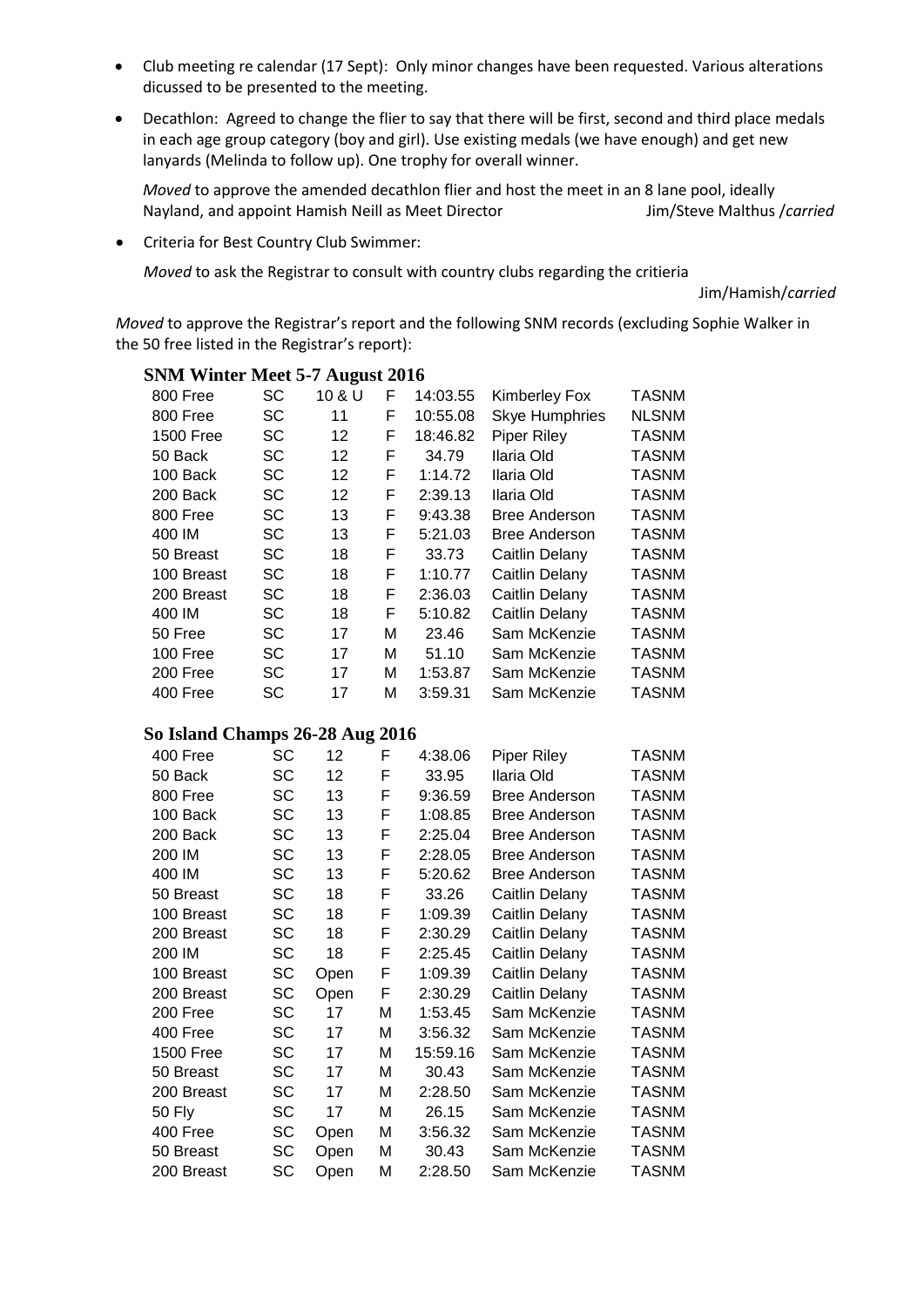8. PUBLICITY/COMMUNICATION REPORT

Mandy Bishop prepared an article on the South Island champs, which was published in Nelson Mail.

Lorraine did a report on the Winter Meet, published on Stuff (not sure if it was in Nelson Mail.

9. FUNDING REPORT

Agreed to get quotes for 60 white shirts, with "Swimming Nelson Marlborough" (lettering colour to be confirmed).

10. SNZ LIAISON REPORT

No Board or CEO communications from SNZ since Christian's departure. Ask Steve to note this at SNZ AGM.

Hamish reported that the SNM Board has agreed to vote for the only nominee for the SNZ Board, but was disappointed at the lack of any choice.

11. TECHNICAL

No report.

12. COACHING REPORT

No report.

- 13. GENERAL BUSINESS
	- TSSC dates (Lorraine)

Jim to check with Jeni at Sport Tasman whether we can hold TSSS on a Saturday (either 20<sup>th</sup> or 27<sup>th</sup> May)

• Survey Monkey for Makos (Lorraine)

Cost is \$30/month or \$300/year. Postpone decision until after Makos committee has discussed and comes back to us.

• Response to TSC re swimmers' fines

Reply to TSC noting:

- o Meet Director decided at the meet to waive the fines
- o Initial interpretation by referee was based on incorrect reading of FINA rules. Disqualification only applies to future meets and only if fines are unpaid.
- o Clerk of Course will be established thank you for the suggestion.
- $\circ$  Mgmt Cmte has discussed timekeeper training and is looking into ways to improve this, including review of Chief TK instructions and some instructions for TKs to include in folder.
- Chlorine at RAC
	- o Chlorine situation is hugely improved.
	- $\circ$  A blockage in pipes was cleared shortly before the installation of the new treatment system, so filtering wasn't working properly. Don't know how much the improvement was due to this and how much due to the new system.